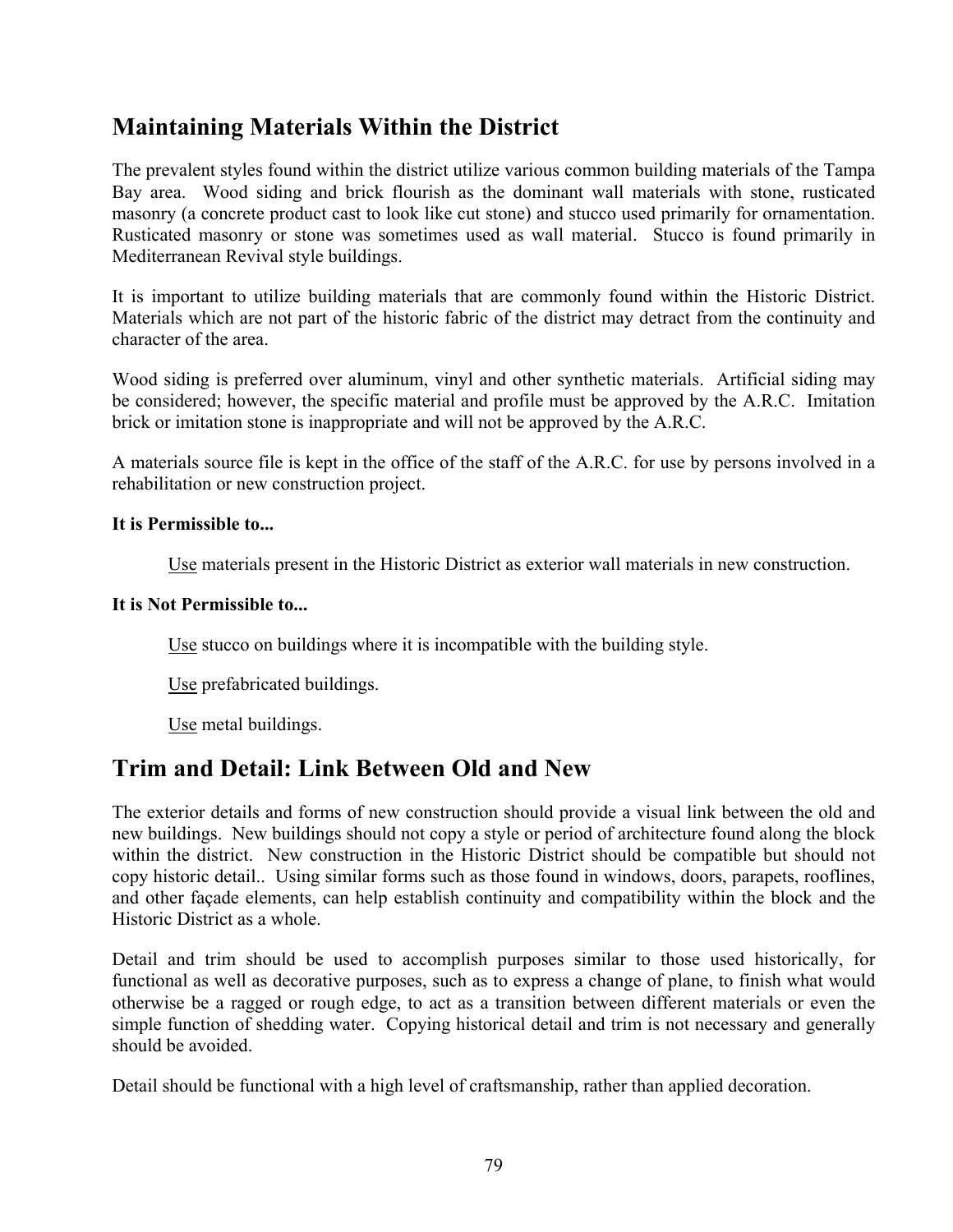### **It is Permissible to...**

Design a new building using similar forms to those present in the Historic District.

Use details which are functional and contain a high level of craftsmanship.

### **It is Not Permissible to...**

Apply incompatible decoration or detail from the past on a new building.

# **Façade Proportions / Window Patterns**

The front façades of buildings within the Historic District may vary in style and detail; however, certain proportional relationships exist among buildings in the immediate setting. It is important to maintain the relationship between the width and height of the front elevation of buildings on the block. Also, the proportion of openings within the street side façade, or more specifically, the relationship of width to height of windows and doors and their placement along the façade should reflect the same relationships within existing façades along the street, or visible from the street.

Walking or driving down a street in Hyde Park, one notices a pattern of window and door openings on each of the houses along the block. This rhythm of solids to voids, walls to windows, and alternation of strong and less dominant elements should be reflected in the façade of a new building.

Windows are an important design element as they help to establish the scale and character of the building. Windows and window patterns in new construction should be of similar proportion and size to the windows of the other buildings on that block.

Most of the original doors in the Hyde Park Historic District are divided into wood panels and glass. Many doors also have glass side lights and transoms. New doors should reflect these patterns. New doors should capture the basic character of doors on historic buildings without copying them.

Screen doors, although popular, seldom blend with either the inner door or with the building. Further, most stock screen doors have incompatible embellishments. If screen doors are used, they should be of simple design and blend in with the design of the inner door and the house. Use wooden screen doors and not shiny aluminum or metal louvered doors.

### **It is Permissible to...**

Maintain similar proportions of width to height on the façade of a new building to façades of buildings on adjacent sites.

Provide windows of overall proportions similar to the windows used on buildings on adjacent sites.

Provide doors of overall proportions similar to those used on buildings on adjacent sites.

Provide a pattern of windows and doors on a new building façade which recalls similar patterns on façades of other buildings in the Hyde Park Historic District.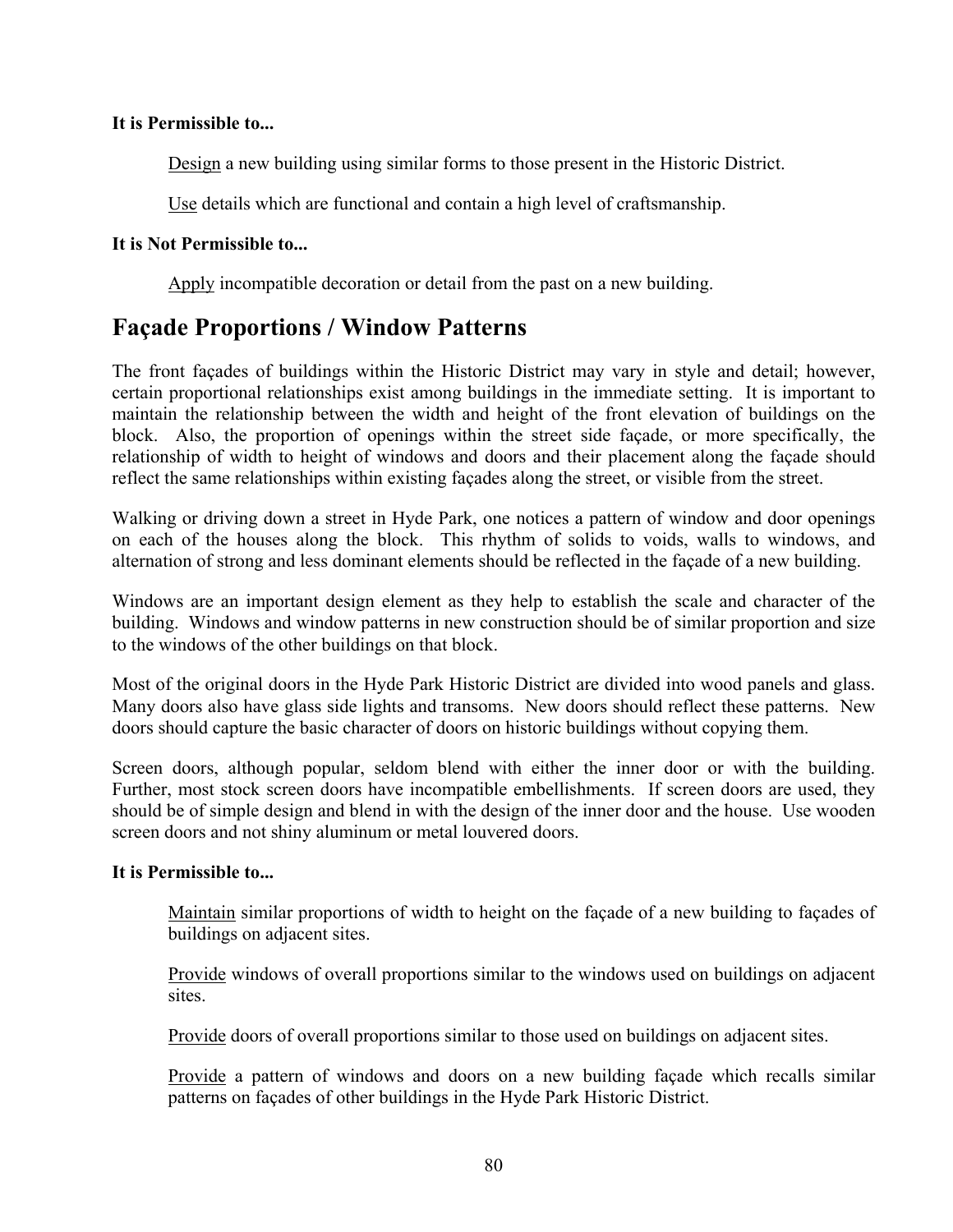### **It is Not Permissible to...**

Erect a new building which does not maintain the proportions or patterns of windows similar to those in the district.

Provide windows of overall proportions which are greatly different from windows on buildings on adjacent sites.

Use window and door types incompatible with the character of the district.

Install single pane picture windows where they previously did not exist.

#### тú ⊟1 Elemente 陣 pra **CERTI GREAT** ŒÙ a mia al ٣ ர் I. Bullinu lliitiided

**Façade Proportions and Window Patterns** 

**Inappropriate: Doors and windows are spaced awkwardly and window style is out of character with neighborhood.** 



**Appropriate: Fenestration follows rhythm set by adjacent buildings; windows are patterned after existing styles.** 

# **Entrances and Porch Projections**

Moving past a sequence of buildings in the Historic District, one experiences a rhythm of entrances and porch projections. The main entrances of the buildings in almost all cases are parallel to the street. New buildings should have comparable elements, such as porch projections, to establish visual continuity and create a pleasant transition between building and sidewalk. These porches also divide the length of the street in a pleasing pattern and relieve an otherwise flatter appearance of the buildings.

Entrances into buildings in the Historic District are usually raised above ground level a few steps. New buildings should reflect the pattern of raising the first floor a few steps above street level to continue this pattern of construction in Hyde Park.

The design of porches in new construction within the district should capture the character of the porches on historic buildings within the district without imitating them. Ornamentations and details of new porches and entrances should also be compatible with detail on historic structures without copying them.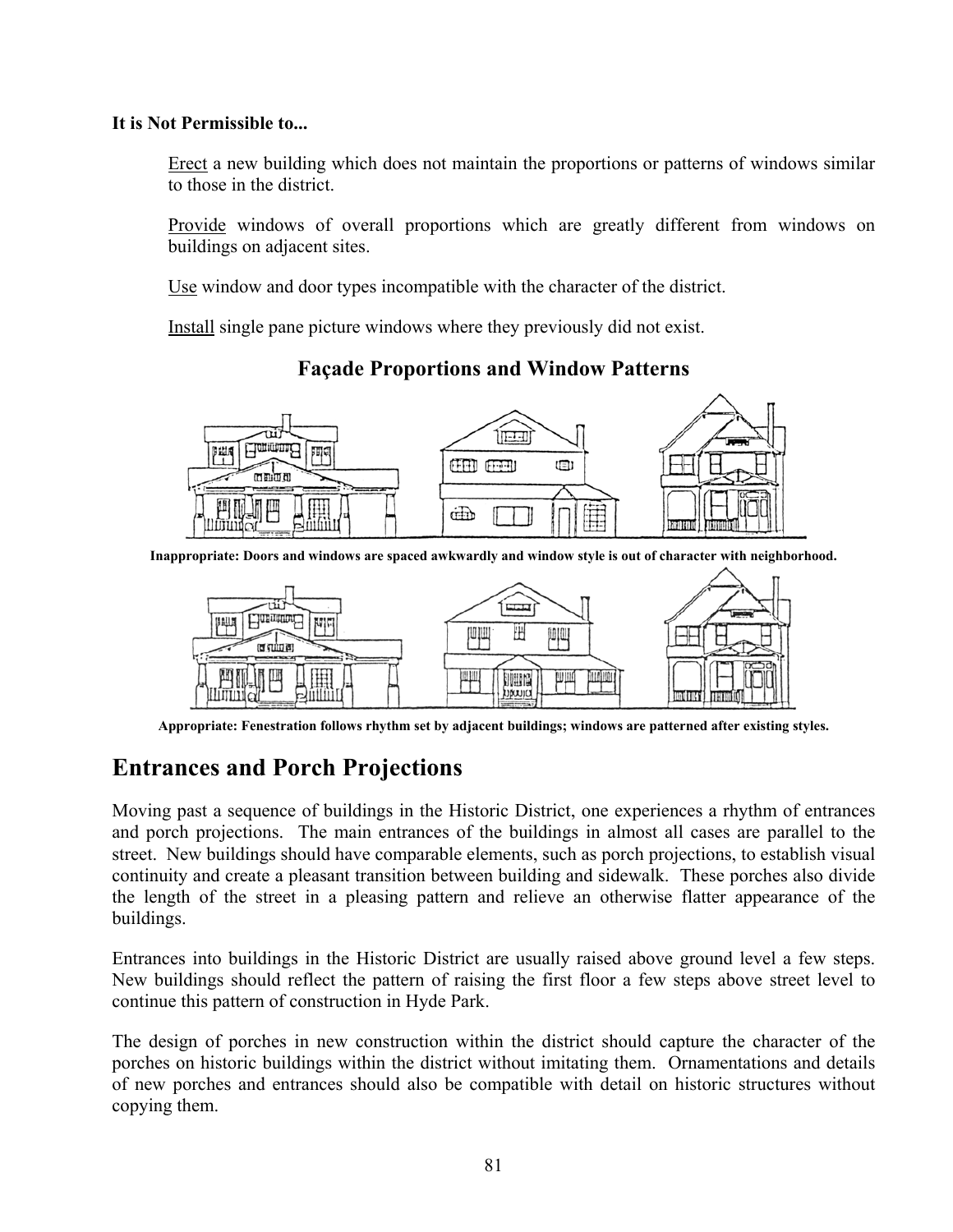### **It is Permissible to...**

Place the main entrance to a building parallel to the primary street.

Raise the entrance and first floor a few steps above street level in keeping with the buildings context.

Design an entrance which uses elements of a porch to create a transition from outside to inside for specific styles.

Design a porch or entrance with modern detail that reminds one of detail present on other porches in the Historic District.

# **It is Not Permissible to...**

Place the main entrance on the side or rear of a building.

Design an entrance which is simply a door, and creates no transition from outside to inside.

# **Entrance Plans and Elevations**





**Appropriate scale and details. Inappropriate stock double doors and narrow stoop.** 



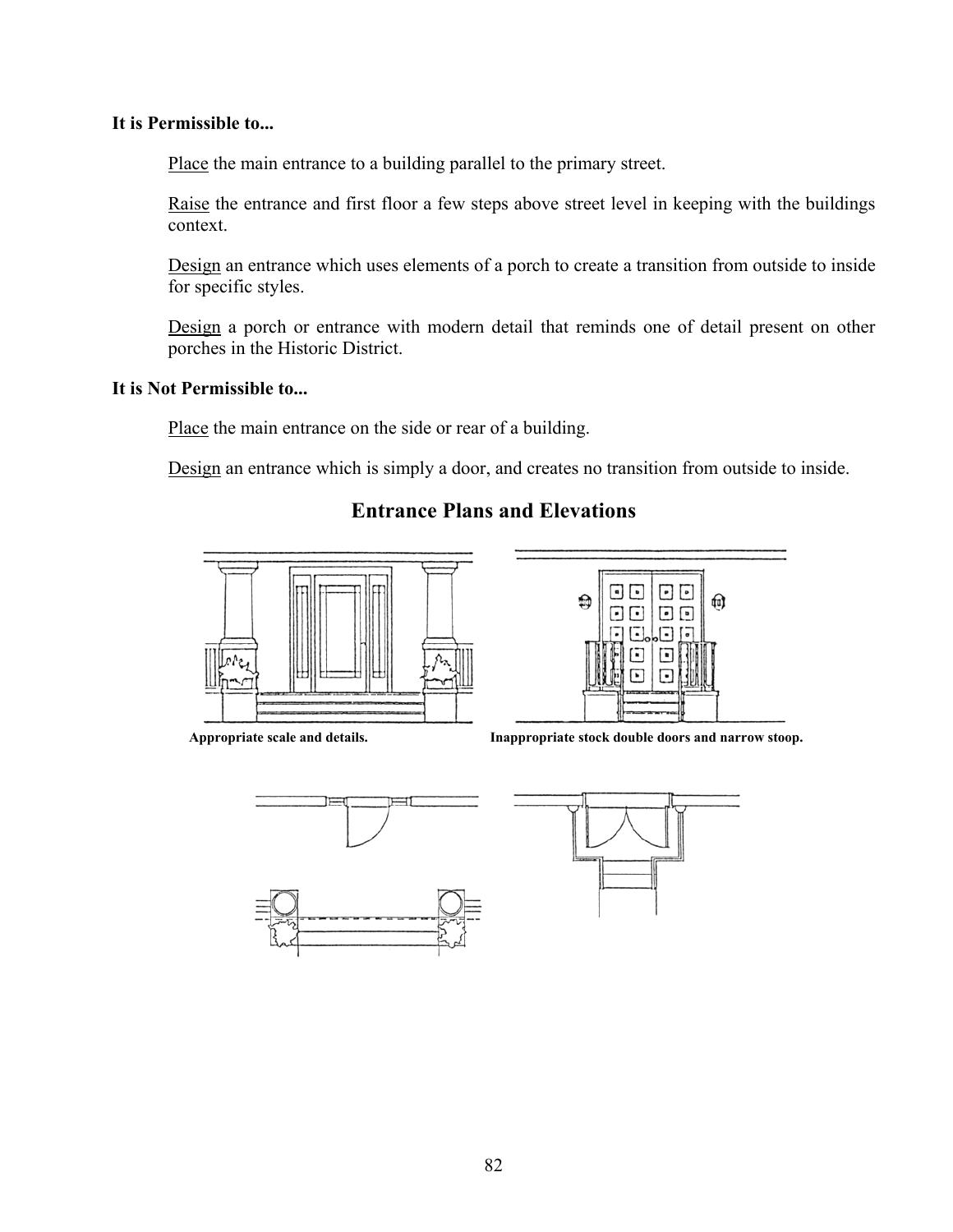# **Roof Forms and Materials**

In new construction, it is important to use similar roof and parapet forms drawn from historic structures in the district.

Often, the architectural character of an older building is expressed in its roof form and roofing material. Most of the roofs in Hyde Park are either gabled or hipped, some with combinations of both. The roofs project beyond the building walls to protect the window and door openings and to provide shade. These eaves are sometimes enclosed with wood soffits (the underside of a roof overhang) which are vented. (Enclosed metal soffits are inappropriate). Wood fascia boards (a horizontal board between the edge of the roof and the soffit) are also quite common among the various architectural styles. Each of these elements is important in defining the character of the house and its surroundings.

The materials used for the roofs of buildings throughout the district vary. Clay tile and flat parapet roofs are common in the Mediterranean Revival style. Other styles incorporate clay tile, metal, slate or composition materials such as asphalt or asbestos shingles. Design of roofs for new buildings should relate to the size, slope, color and texture of other roofs on the block.

### **It is Permissible to...**

Add a new building with a roof that relates to the overall size, shape, slope, color and texture of roofs on adjacent sites or in other areas of the Historic District.

Use materials on a new roof which are similar to materials found on roofs in the Historic **District** 

# **It is Not Permissible to...**

Use a roof of a size, shape or slope not present in the Historic District.

Use a roof material which is not in use in the Historic District.

# **Maintaining Quality Within the District**

Construction in Hyde Park through the 1930s contained a high degree of quality. This quality can be seen in the materials that were used. The detailing and execution of these materials also shows a pride of workmanship. The quality, which was present during the early development of Hyde Park, is one element which has given the Historic District its character. In new construction quality of materials, design, detailing and execution should be present to assure the continued positive character of the Historic District. Modest buildings constructed on relatively low budgets can show quality of design and detail with careful material selection and construction.